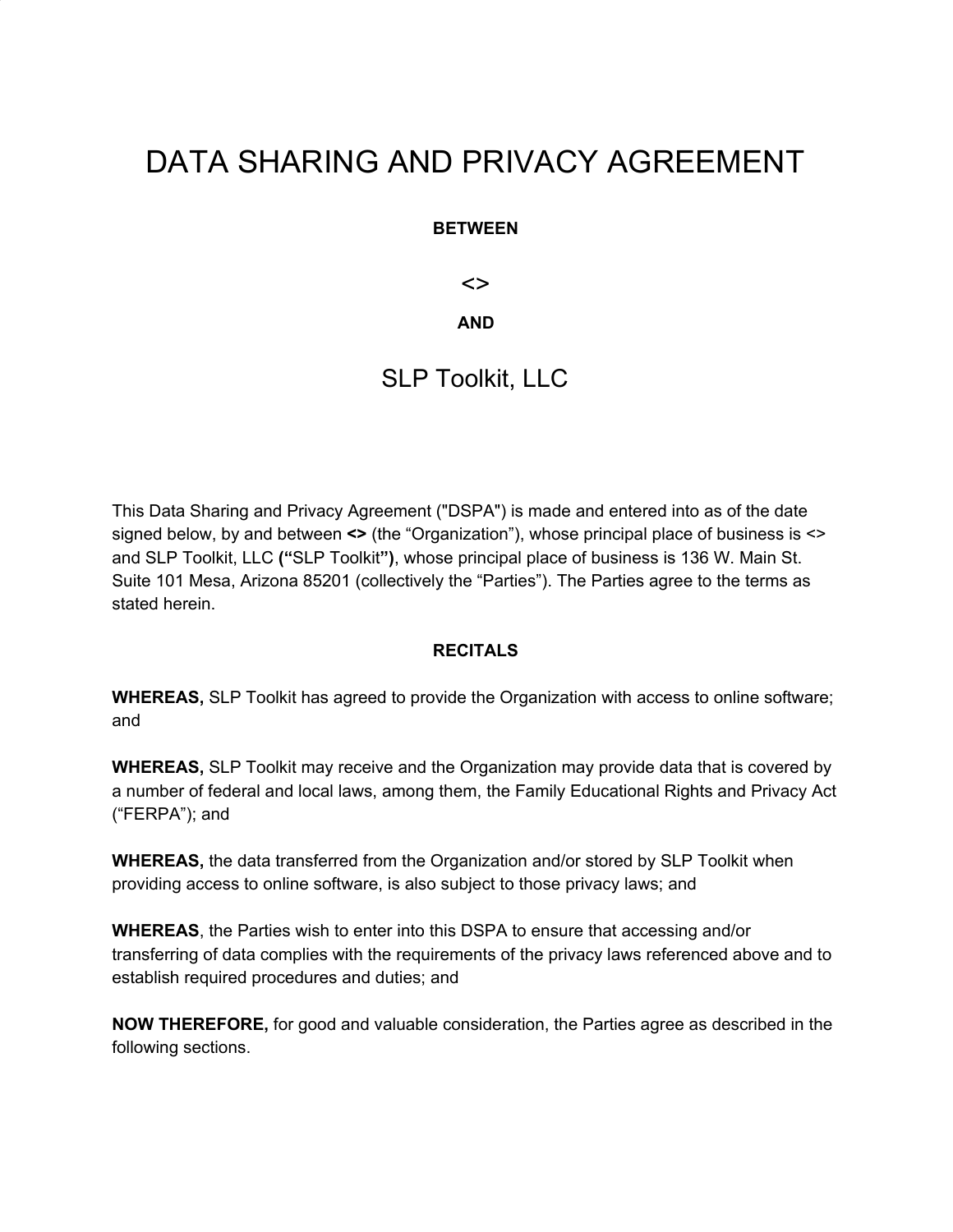## ARTICLE I: PURPOSE AND SCOPE

- 1. **Purpose of DSPA**. For SLP Toolkit to provide services to the Organization, it may become necessary for the Organization to share certain data related to the Organization's students, employees, business practices, and/or intellectual property. This DSPA describes the responsibilities of the Organization and of SLP Toolkit with respect to the data and services provided.
- 2. **Nature of Services Provided**. SLP Toolkit has agreed to provide the following digital educational services ("Services") described below:

Access to online software which assists faculty and staff in the efficient and effective management of students, including scheduling, assessment, progress monitoring, and related data collection throughout the duration of their IEP's.

3. **Data to Be Provided**. In order to perform the Services described in the DSPA, Organization will likely provide, among other data, the categories of data described below.

Name, IEP Date, Eval Date, School, IEP Service Time, Teacher, Grade level, Date of Birth, or other related information at the discretion of the SLP

4. **Order of Precedence.** In the event of a conflict or inconsistency between this DSPA and any other stated or agreed upon policies, terms, or conditions, this DSPA takes precedence and supersedes all other past agreements between the Organization and SLP Toolkit.

## ARTICLE II: DATA OWNERSHIP AND AUTHORIZED ACCESS

1. **Data Property of Organization**. All educational information, personally identifiable information, and/or directory information for students ("Student Data") transmitted from the Organization to SLP Toolkit pursuant to the DSPA is and will continue to be the property of and under the control of the Organization. SLP Toolkit further acknowledges and agrees that all copies of such Student Data transmitted to SLP Toolkit, including any modifications or additions or any portion thereof from any source, are subject to the provisions of this DSPA in the same manner as the original Student Data. The Parties agree that as between them all rights, including all intellectual property rights in and to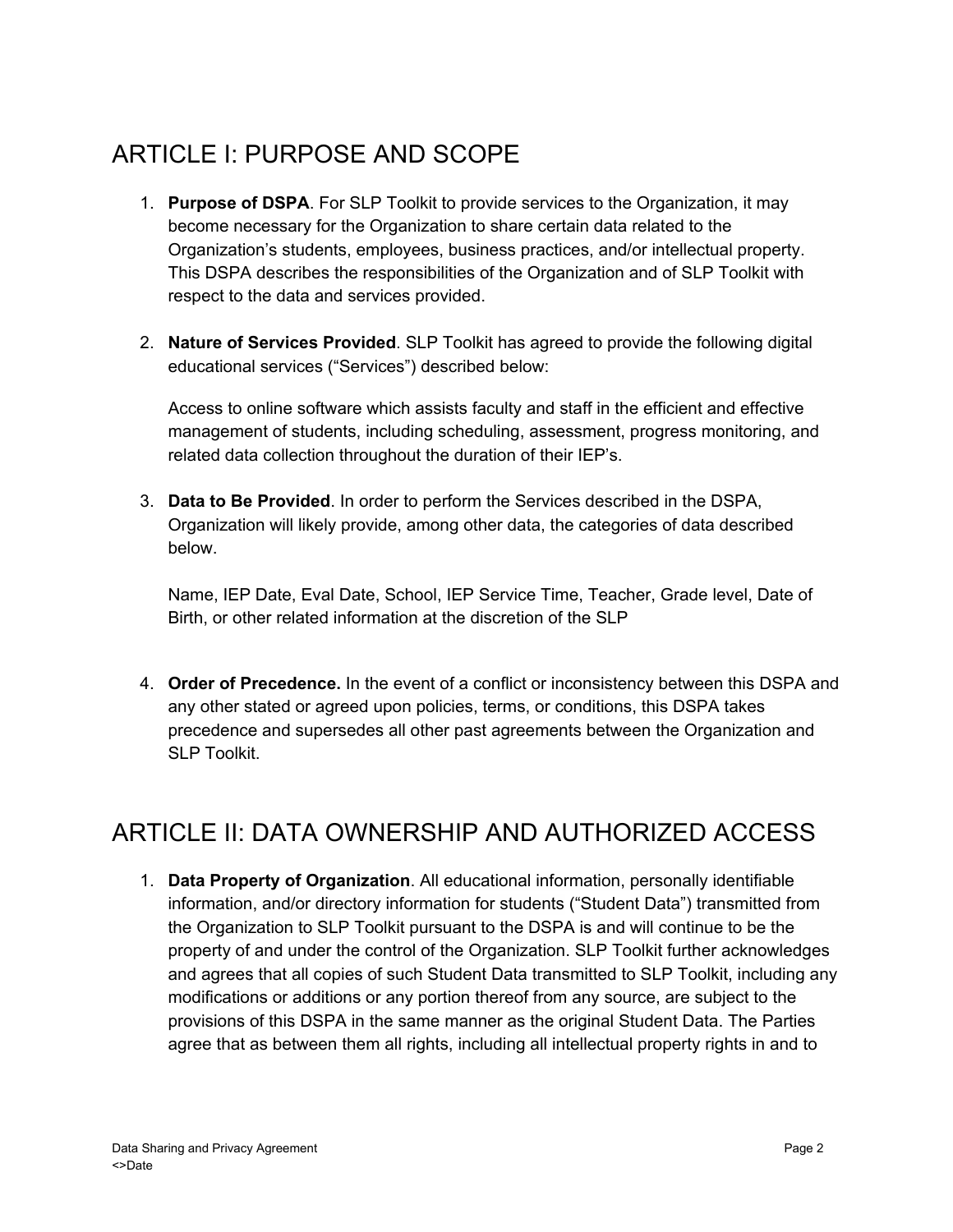Student Data contemplated per the DSPA shall remain the exclusive property of the Organization.

For the purposes of FERPA and Pursuant to 34 CFR §§ 99.31(a)(1) and 99.7(a)(3)(iii), SLP Toolkit will provide the specified services the Organization could otherwise use its employees to perform. SLP Toolkit agrees that for purposes of this DSPA, it will be designated a "School Official," under the control and direction of the Organization as it pertains to the use of data, with "legitimate educational interests" as those terms have been interpreted and defined under FERPA. SLP Toolkit agrees to abide by FERPA and related state statutes while performing the Services for the Organization.

- 2. **No Unauthorized Use or Disclosure**. SLP Toolkit shall not use Student Data for any purpose other than as explicitly specified in the DSPA. SLP Toolkit will not use, disclose, compile, transfer, or sell the Student Data and/or any portion thereof to any third party or other entity, or allow any other third party or other entity to use, disclose, compile, transfer or sell the Student Data and/or any portion thereof, except as may be required in connection with providing the Services. SLP Toolkit shall not make any re-disclosure of any Student Data, including metadata, persistent unique identifiers, or other non-public information or PII, without the express written consent of the Organization.
- 3. **Data Property of SLP Toolkit.** All content generated by SLP Toolkit for use in the app ("App Content") is owned by SLP Toolkit. App Content is not to be distributed to any 3rd party or used for anything other than the intended purposes within the applications.
- 4. **Third Party Request.** In the event that a parent of a student or other individual contacts SLP Toolkit to review any Student Data, SLP Toolkit shall refer the parent or individual to the Organization, who will follow the necessary and proper procedures regarding the requested information. Should a third party, including law enforcement and government entities, contact SLP Toolkit with a request for data held by SLP Toolkit pursuant to the Services, SLP Toolkit shall redirect the third party to request the data directly from the Organization. SLP Toolkit shall notify the Organization in advance of a compelled disclosure to a third party.
- 5. **Subprocessors**. SLP Toolkit shall enter into written agreements with all subprocessors performing functions pursuant to the DSPA, whereby the subprocessors agree to protect Student Data in a manner consistent with the terms of this DSPA.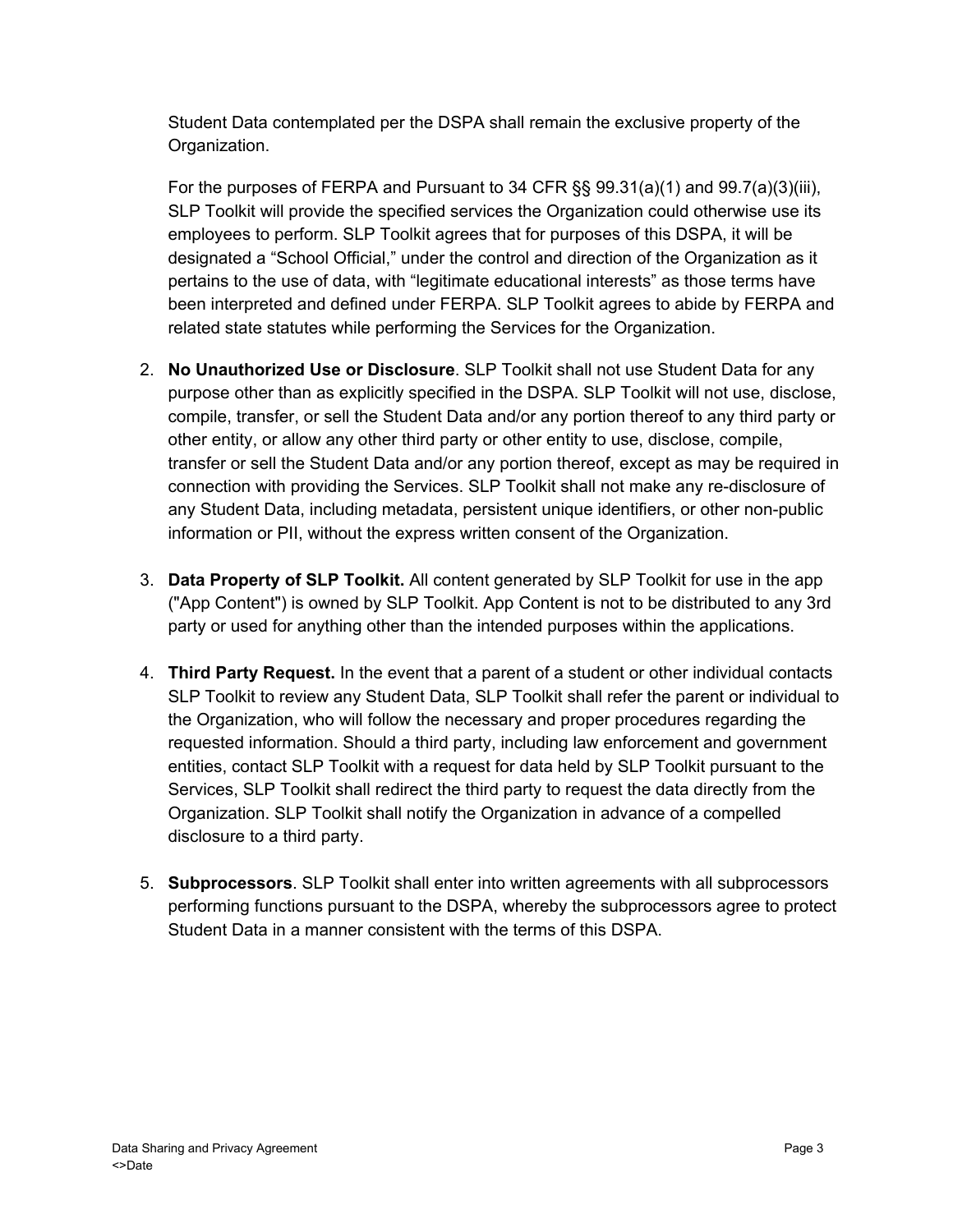# ARTICLE III: DUTIES OF Organization

- 1. **Provide Data In Compliance With State and Federal Law**. The Organization shall allow SLP Toolkit access to data necessary to perform the Services, and pursuant to the terms of this DSPA, and in compliance with FERPA and all other applicable privacy statutes.
- 2. **Annual Notification of Rights.** If the Organization has a policy of disclosing education records under FERPA, the Organization shall include a specification of criteria for determining what constitutes a legitimate educational interest in its annual notification of rights, and determine whether SLP Toolkit qualifies as a school official.
- 3. **Reasonable Precautions**. The Organization shall take reasonable precautions to secure user names, passwords, and any other means of gaining access to the Services and hosted data.
- 4. **Unauthorized Access Notification**. Organization shall notify SLP Toolkit promptly of any known or suspected unauthorized access. Organization will assist SLP Toolkit in any efforts by SLP Toolkit to investigate and respond to any unauthorized access.

## ARTICLE IV: DUTIES OF SLP TOOLKIT

- 1. **Privacy Compliance**. The Parties expect and anticipate that SLP Toolkit may receive personally identifiable information ("PII") in Student Data from the Organization. SLP Toolkit shall comply with all applicable state and Federal laws and regulations pertaining to data privacy and security, including FERPA and all other applicable privacy statutes. The Parties agree that SLP Toolkit is a "school official" under FERPA and has a legitimate educational interest in PII from Student Data. For purposes of the DSPA, SLP Toolkit: (1) provides a service or function for which the Organization would otherwise use employees; (2) is under the direct control of the Organization with respect to the use and maintenance of education records; and (3) is subject to the requirements of FERPA governing the use and redisclosure of Student Data.
- 2. **Employee Obligation**. SLP Toolkit shall require all employees and agents who have access to Student Data to comply with all applicable provisions of this DSPA with respect to the data shared under the DSPA. SLP Toolkit agrees to require and maintain an appropriate confidentiality agreement from each employee or agent with access to Student Data pursuant to the DSPA.
- 3. **Aggregate Data**. SLP Toolkit may use aggregate data only for the purposes of development, research, and improvement of educational sites, services, or applications.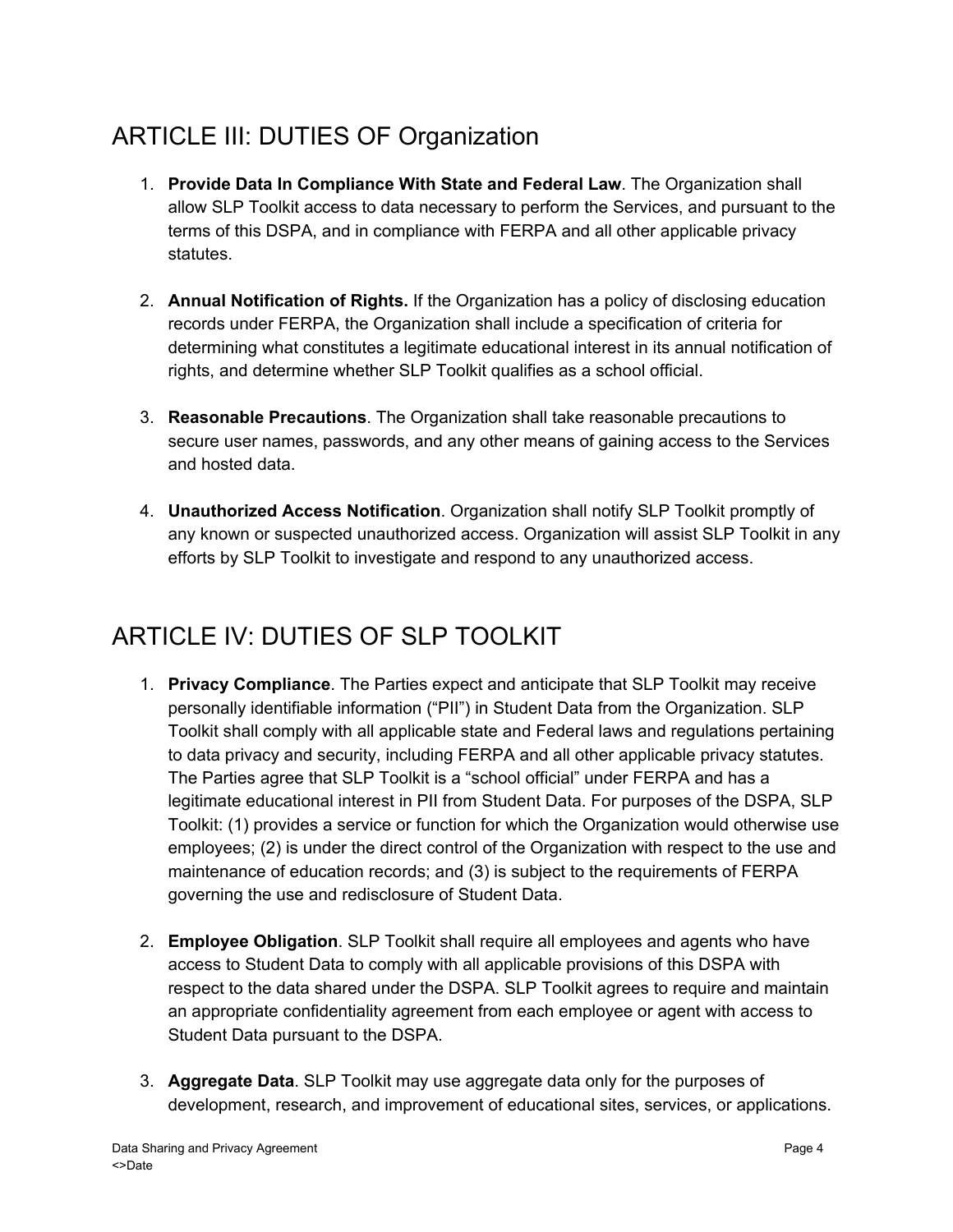SLP Toolkit agrees not to attempt to re-identify de-identified Student Data. SLP Toolkit shall not copy, reproduce or transmit any Student Data obtained under the DSPA and/or any portion thereof, except as necessary to fulfill the DSPA.

- 4. **Disposition of Student Data**. The Organization has the ability to delete SLP and Student Data associated with their accounts at any time using the software or by special request, except in instances where such data is otherwise prohibited from deletion or required to be retained under state or federal law, or stored as a copy as part of a disaster recovery storage system and that is:
	- a. inaccessible to the public, and
	- b. unable to be used in the normal course of business by SLP Toolkit.

Disposition shall include:

- a. Electronic Student Data record destruction; or
- b. Otherwise modifying Student Data in those records to make it unreadable.

If a special request is made to delete Student Data owned by the Organization, SLP Toolkit shall provide written notification to Organization when the Student Data has been disposed of. The duty to dispose of Student Data shall not extend to data that has been aggregated and de-identified pursuant to the other terms of the DSPA.

The Organization understands and agrees that Student Data backups and audit logs are not easily parsed or accessible, and are not immediately destroyed upon request or the termination of any agreement between the parties.

- 5. **Advertising Prohibition**. SLP Toolkit is prohibited from using or selling Student Data to (a) market or advertise to students or families/guardians; (b) inform, influence, or enable marketing, targeted advertising, or other commercial efforts by SLP Toolkit; (c) develop a profile of a student, family member/guardian or group, for any commercial purpose other than providing the Service to the Organization; or (d) use the Student Data for the development of commercial products or services, other than as necessary to provide the Services to the Organization. This section does not prohibit SLP Toolkit from generating legitimate personalized learning recommendations.
- 6. **Access to Student Data**. If Student Data owned by the Organization is not accessible to the Organization's users by circumstances out of the normal course of operation, SLP Toolkit shall assist to make Student Data available to the Organization within five (5) business days of a request by the Organization.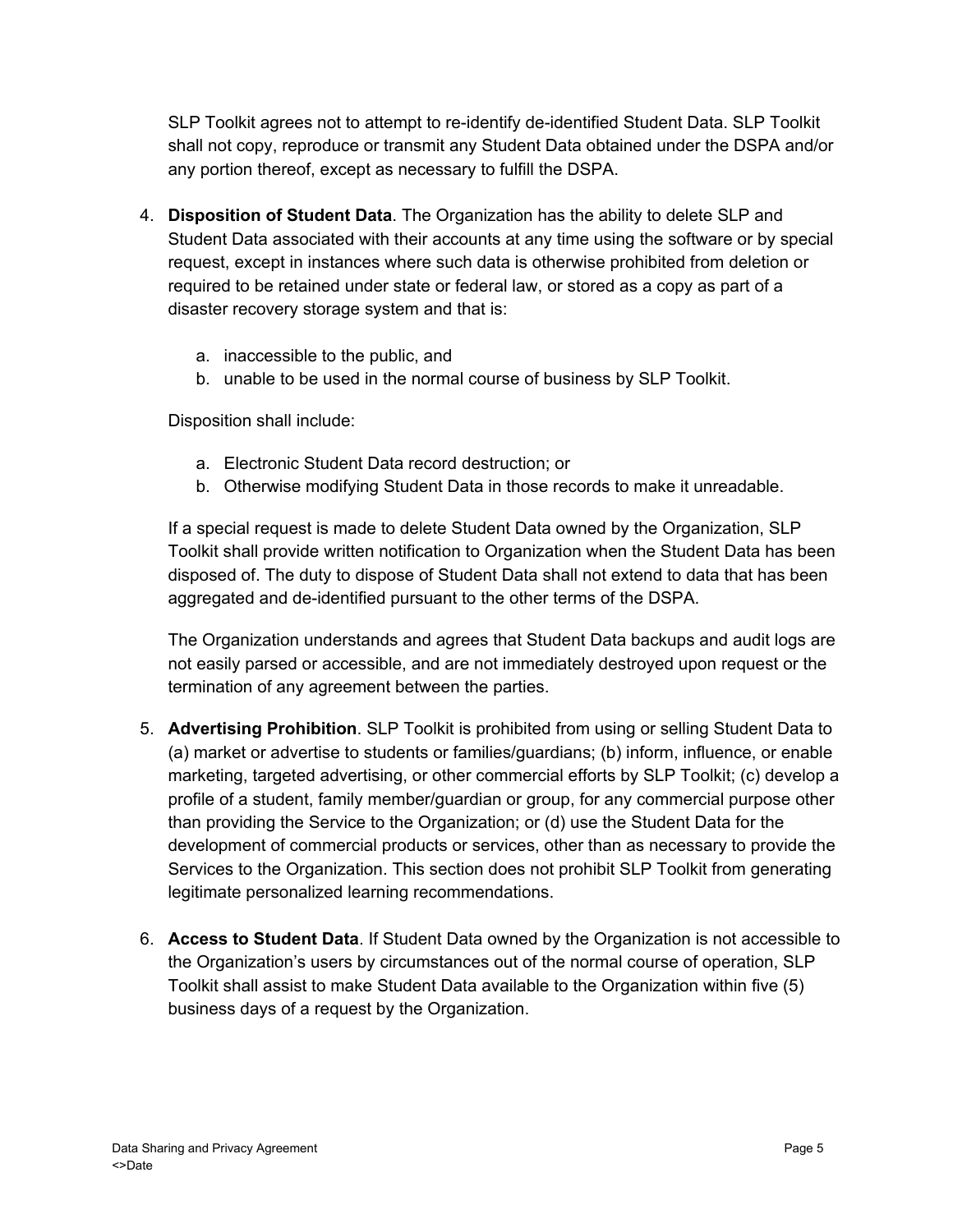# ARTICLE V: DATA PROVISIONS

- 1. **Student Data Security**. SLP Toolkit agrees to abide by and maintain adequate data security measures, consistent with industry standards and technology best practices, to protect Student Data from unauthorized disclosure or acquisition by an unauthorized person. The general security duties of SLP Toolkit are set forth in this DSPA, and specific security measures are published and maintained on the SLP Toolkit website (<https://www.slptoolkit.com/security-procedures/>)
- 2. **Passwords and Employee Access**. SLP Toolkit shall secure usernames, passwords, and any other means of gaining access to the Services or to Student Data by using forms of authentication and encryption consistent with industry standards and technology best practices. SLP Toolkit shall only provide access to Student Data to employees or contractors that are performing the Services.
- 3. **Security Protocols**. Both parties agree to maintain security protocols that meet industry best practices in the access or transmission of any data, including ensuring that data may only be viewed or accessed by parties legally allowed to do so. SLP Toolkit shall maintain all data obtained or generated pursuant to the DSPA in a secure environment and not copy, reproduce, or transmit data except as necessary to perform the Services or access data specifically requested by the Organization.
- 4. **Employee Training**. SLP Toolkit shall provide periodic security training to those of its employees who operate or have access to data and to the system. Further, SLP Toolkit shall provide the Organization with contact information of an employee to answer any security questions and address security concerns.
- 5. **Security Technology.** When data is accessed using a supported web browser, Secure Socket Layer ("SSL") technology shall be employed to protect data from unauthorized access. The service security measures shall include server authentication for account access and data encryption for all Student Data. SLP Toolkit shall host data pursuant to the DSPA in an environment using a firewall that is periodically updated according to industry standards. Furthermore, reasonable technical methods shall be employed to safeguard data in a manner consistent with ISO 27001/27002 and section 13402(H)(2) of Public Law 111-5.
- 6. **Subprocessors Bound**. SLP Toolkit may enter into written agreements whereby subprocessors agree to secure and protect Student Data in a manner consistent with the terms of this Article V. SLP Toolkit shall periodically conduct or review compliance monitoring and assessments of subprocessors to determine their compliance with this Article.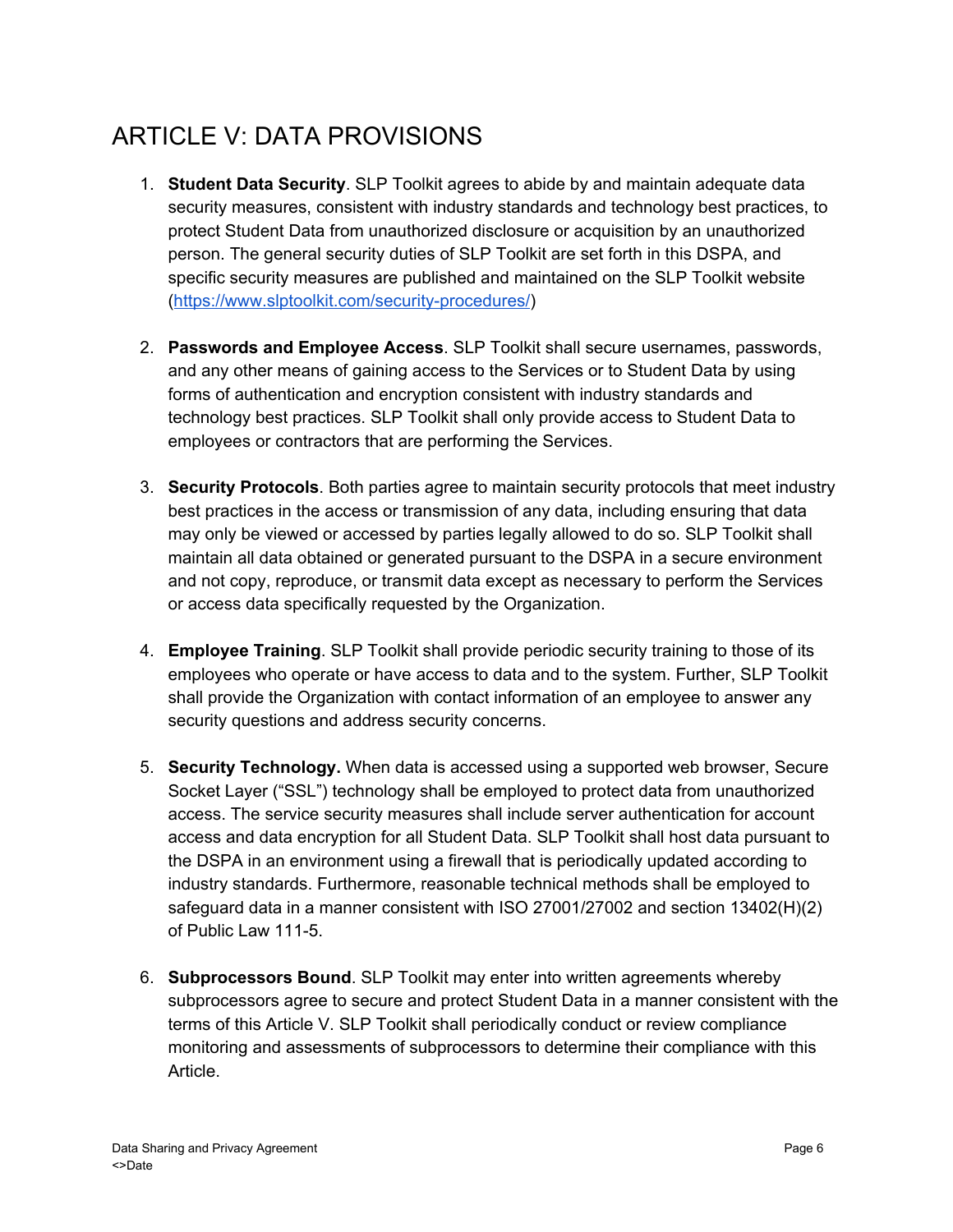- 7. **Periodic Risk Assessment**. SLP Toolkit further agrees to conduct periodic risk assessments and remediate any identified security and privacy vulnerabilities in a timely manner. Upon request, SLP Toolkit will provide the Organization with executive summaries of the above risk assessments and will promptly modify its security measures as needed based on those results in order to meet its obligations under this DSPA.
- 8. **Backups.** SLP Toolkit agrees to maintain backup copies, backed up at least daily, of Student Data in case of SLP Toolkit's system failure or any other unforeseen event resulting in loss of Student Data or any portion thereof.
- 9. **Audits.** Upon receipt of a request from the Organization, SLP Toolkit will allow the Organization to audit the security and privacy measures that are in place to ensure protection of the Student Data. SLP Toolkit will cooperate fully with the Organization and any local, state, or federal agency with oversight authority/jurisdiction in connection with any audit or investigation of SLP Toolkit and/or delivery of Services to the Organization, and shall provide full access to SLP Toolkit's facilities, staff, agents and Organization's Student Data and all records pertaining to SLP Toolkit, Organization and delivery of Services to SLP Toolkit. Failure to cooperate shall be deemed a material breach of the DSPA.

All time spent by SLP Toolkit at the request of the Organization with respect to audits is billable. SLP Toolkit will be compensated by the Organization at the rate of \$100 per hour for audit services rendered. SLP Toolkit will provide a breakdown of hours spent along with an invoice.

10. **Confidentiality Measures.** SLP Toolkit agrees to implement appropriate measures designed to ensure the confidentiality of Student Data and other data, protect against any anticipated hazards or threats to the integrity or security of such information, protect against unauthorized access or disclosure of information, and prevent any other action that could result in substantial harm to the Organization or an individual identified with the data or information in SLP Toolkit's custody.

SLP Toolkit certifies that it has implemented policies and procedures to protect against reasonably foreseeable unauthorized access to, or disclosure of, Student Data or other data, and to prevent other reasonably foreseeable events that may result in substantial harm to the Organization or any individual student.

SLP Toolkit shall not permit Organization data or Student Data to be maintained or stored on any of SLP Toolkit's Mobile Device or Portable Storage Medium unless it is encrypted.

11. **Data Breach**. SLP Toolkit will notify the Organization when there has been an unauthorized release, breach, disclosure, or acquisition of Student Data. Such notification will follow the standard procedures below. In the event that Student Data is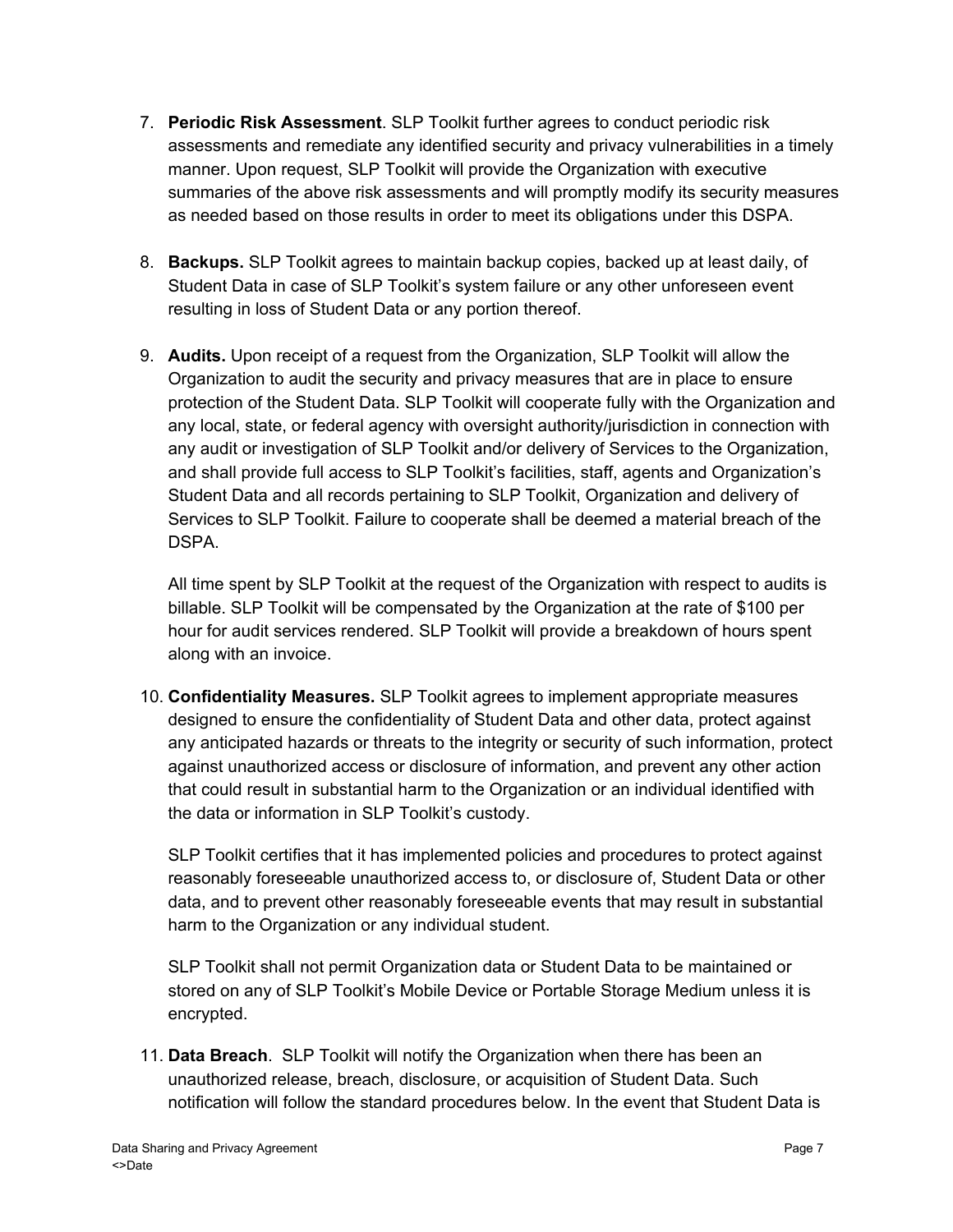accessed or obtained by an unauthorized individual, SLP Toolkit will notify Organization of the incident within 30 days using the following process:

- a. The security breach notification will be delivered via electronic mail to the Organization, at the email address on file with SLP Toolkit. Every reasonable attempt will be made to obtain confirmation that the information is received.
- b. The notification will be titled "Notice of Student Data Breach", and will contain the following information:
	- i. What Happened how the breach was able to occur, and when the breach occurred
	- ii. What Information Was Involved the specific information that may have been compromised by the breach
	- iii. What We Are Doing the current and next steps in SLP Toolkit procedures that are being followed
	- iv. What You Can Do steps Organization can take to help
	- v. For More Information contact information and resources for additional information
- c. SLP Toolkit will assist any local education agency to issue additional notifications as required by law.

## ARTICLE VI: MISCELLANEOUS

- 1. **Term**. This DSPA will remain in effect for a maximum of three (3) years from the date SLP Toolkit begins providing the Services to the Organization, but shall expire before that time if SLP Toolkit no longer provides the Services to the Organization, or is terminated by either party in accordance with this DSPA. Either party may also terminate this DSPA immediately upon the other party's breach of this DSPA. SLP Toolkit shall be bound by the confidentiality of Student Data provisions of this DSPA for as long as SLP Toolkit possesses the Organization's Data.
- 2. **Termination**. In the event that either party seeks to terminate this DSPA, they may do so by mutual written consent.
- 3. **Effect of Termination Survival**. If the DSPA is terminated, SLP Toolkit shall dispose of the Organization's Data as stated in Article IV, section 4, Disposition of Student Data.
- 4. **Notice**. All notices or other communication required or permitted to be given hereunder must be in writing and given by personal delivery or email transmission (if contact information is provided for the specific mode of delivery), or first class mail, postage prepaid, sent to the designated representatives: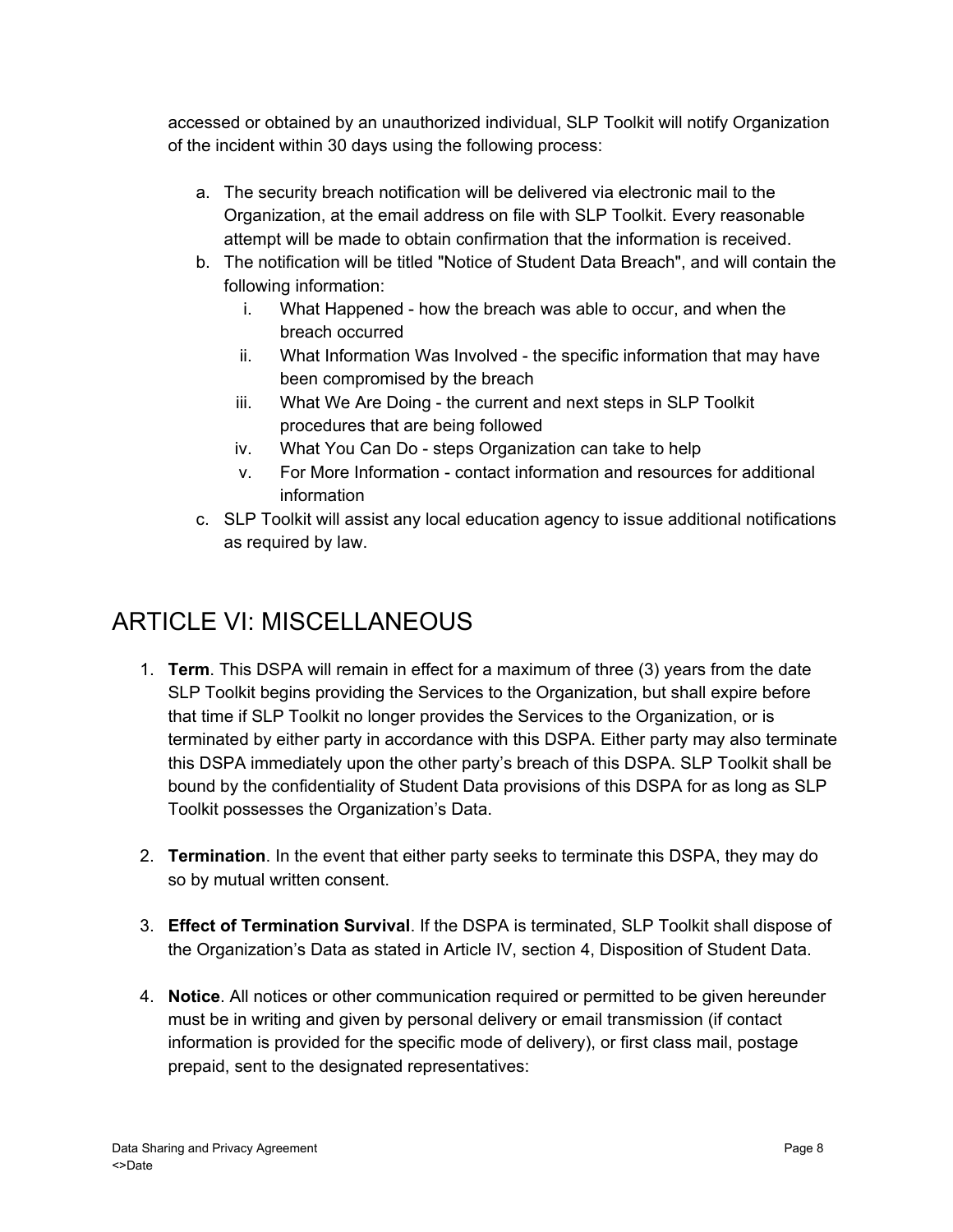The designated representative for SLP Toolkit for this DSPA is:

Paul Keck SLP Toolkit 136 W. Main St. Suite 101 Mesa, Arizona 85201 privacy@slptoolkit.com

The designated representative for the Organization for this DSPA is:

<>Name <>Organization <>Address <>Email

- 5. **Severability**. Any provision of this DSPA that is prohibited or unenforceable in any jurisdiction shall, as to such jurisdiction, be ineffective to the extent of such prohibition or unenforceability without invalidating the remaining provisions of this DSPA, and any such prohibition or unenforceability in any jurisdiction shall not invalidate or render unenforceable such provision in any other jurisdiction. Notwithstanding the foregoing, if such provision could be more narrowly drawn so as not to be prohibited or unenforceable in such jurisdiction while, at the same time, maintaining the intent of the parties, it shall, as to such jurisdiction, be so narrowly drawn without invalidating the remaining provisions of this DSPA or affecting the validity or enforceability of such provision in any other jurisdiction.
- 6. **Authority**. SLP Toolkit represents that it is authorized to bind to the terms of this DSPA, including confidentiality and destruction of Student Data and any portion thereof contained therein, all related or associated institutions, individuals, employees or contractors who may have access to the Student Data and/or any portion thereof, or may own, lease or control equipment or facilities of any kind where the Student Data and portion thereof is stored, maintained or used in any way.
- 7. **Waiver**. Waiver by any party to this DSPA of any breach of any provision of this DSPA or warranty of representation set forth herein shall not be construed as a waiver of any subsequent breach of the same or any other provision. The failure to exercise any right under this DSPA shall not operate as a waiver of such right. All rights and remedies provided for in this DSPA are cumulative. Nothing in this DSPA shall be construed as a waiver or relinquishment of any governmental immunities or defenses on behalf of the Organization, its officers, employees, and agents as a result of the execution of this DSPA or performance of the functions or obligations described herein.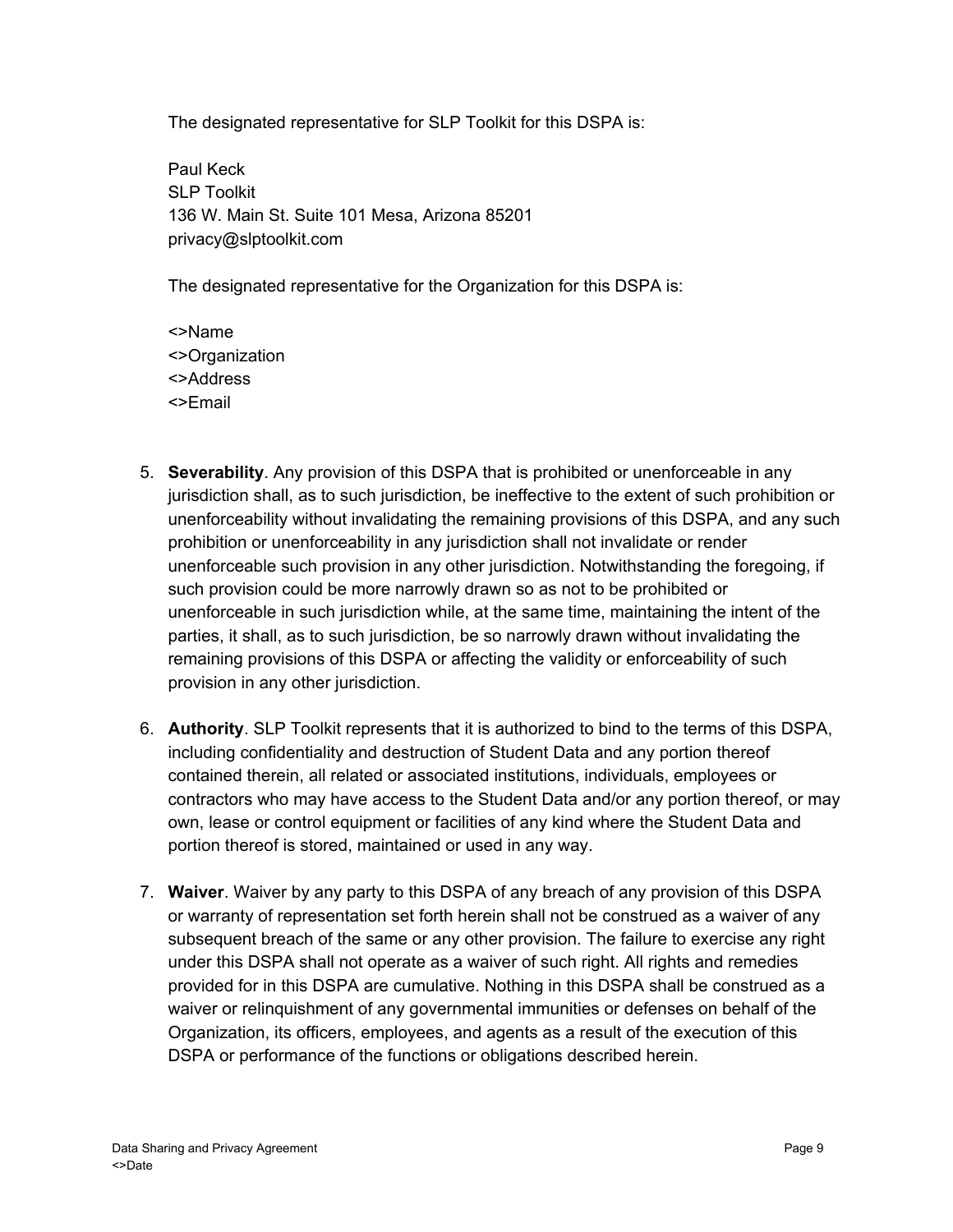- 8. **Assignment**. None of the parties to this DSPA may assign their rights, duties, or obligations under this DSPA, either in whole or in part, without the prior written consent of the other party to this DSPA.
- 9. **Amendments To Standard Agreements.** The SLP Toolkit Privacy, Terms of Use, and Standard Terms and Conditions are amended as follows where appropriate:
	- a. All references to indemnification are deleted in their entirety. The Organization has no express contractual obligation to indemnify or hold SLP Toolkit harmless.
	- b. All references to venue or governing law are modified such that <>State law shall govern any disputes, mandatory mediation shall take place in <>County, <>State, and claims or causes of action arising out of the DSPA must be commenced within three (3) years after the cause of action accrues.
	- c. All references to prevailing party attorney fees are deleted. Each party shall bear its own attorney and legal costs.
	- d. All references to complete agreements are deleted, and this DSPA is included as part of the agreement between the Organization and SLP Toolkit. This DSPA supersedes all other agreements where conflicts arise.
	- e. This DSPA supersedes all standard terms and conditions that may be attached to SLP Toolkit generated invoices during the term of this DSPA.

[*Signature Page Follows*]